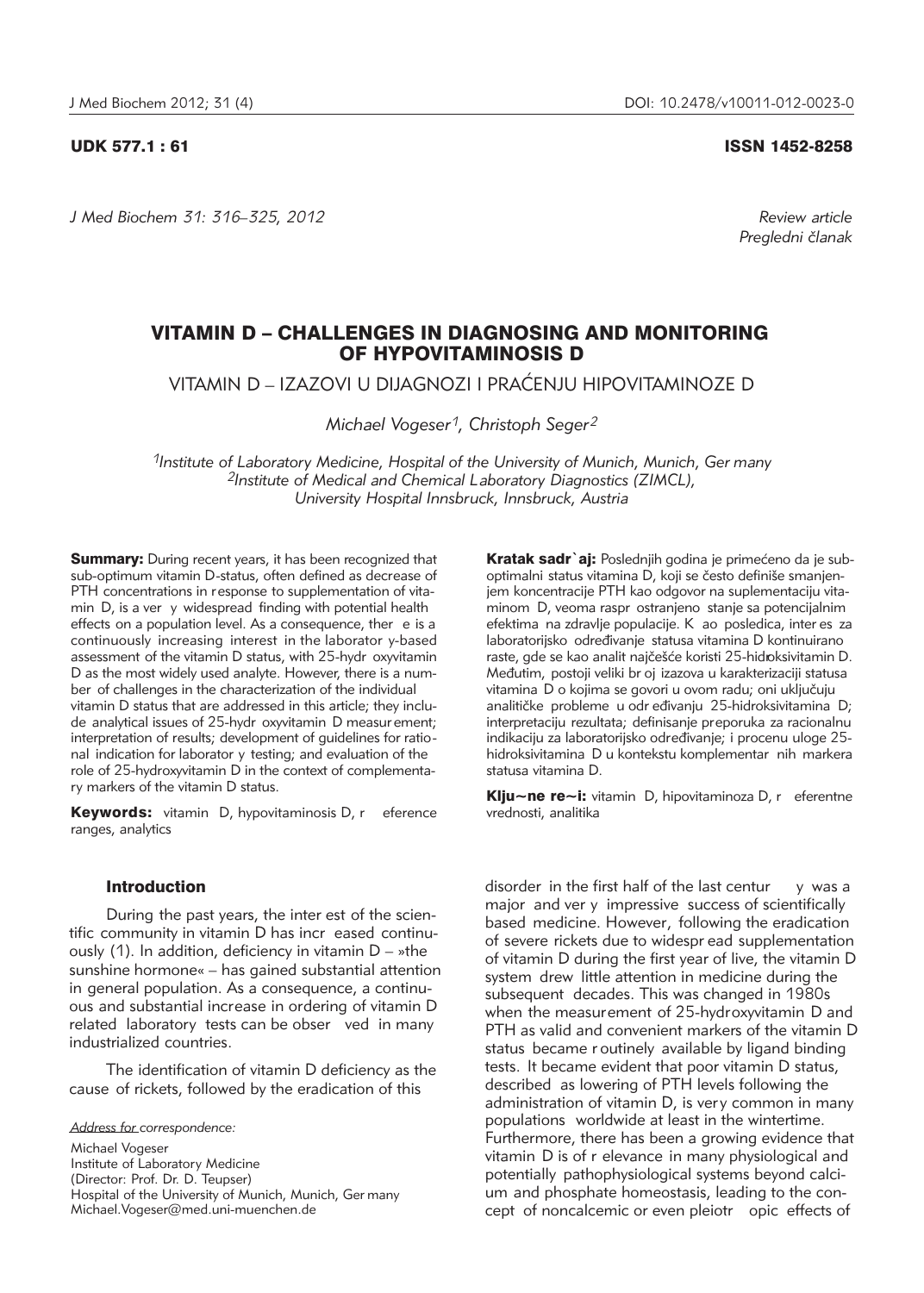vitamin D. High prevalence of hypovitaminosis D is in sharp contrast to good supply of virtually all other vitamins in most industrialized societies. However , it is well recognized that the vitamin D status is mainly determined by UV ir radiation of the skin while food sources of vitamin D are mainly restricted to fatty fish, unless fortification of foods is given as in some countries. Consequently, the vitamin D status r eflects lifestyle, particularly a sedentary lifestyle, and not the general situation of food supply in the society . Notably, the role of direct absorption of the metabolite 25-hydroxyvitamin D from meat may also be relevant (2).

However, the actual impact of low vitamin D status on health beyond the first year of life is still poorly characterized. There may be a significant but rather weak association of laboratory markers of the vitamin D status with the rate of fractures (3). Moreover, many of the intervention studies on vitamin D supplementation display an elusive (and rather disappointing) picture with r elation to the risk of falls and fractur es (4–9). This is even more the case for non-skeletal outcomes including the total mortality during study observation periods (10). However , in the extensive number of randomized contr olled studies, there was very little if any evidence of a potential of doing harm by supplementing vitamin D.

For both potential skeletal and non-skeletal impact of the vitamin D status, the fundamental problem in the interpretation of study results is that there is probably an inter-correlation of the active lifestyle with the outdoor activity as a global and ver y prominent protective health deter minant of UV-irradiation and thus vitamin D status on the other hand. This means that the association of a good vitamin D status with positive health outcome may not be a causal one. Thus, the vitamin D status may just r epresent a general indicator of health: a healthy person has more outdoor activity and thus better vitamin D status compared to chronically ill person. From the complex plethora of the epidemiological data and data on intervention studies, however, it becomes increasingly evident that it is pr obably useful to avoid at least profound hypovitaminosis D in all age classes, and that consequently positive effects of vitamin D supplementation can predominantly be expected in chr onically vitamin D depleted individuals.

Recommendations for oral vitamin D intake, aiming at maintaining the sufficient vitamin D status despite the widespread condition of minimal sun light exposure, have been given by several medical institutions. The most widely r ecognized recommendations are from the US Institute of Medicine (11) and fr om the US Endocrine Society (12). The upper range of these recommended daily doses ar e quite high with 4000 IU per day which reflects the wide range of tolerability (which notably is in contrast to maximum calcium intake) (2, 13). However , there are no reliable

available data concer ning the actual extent of oral vitamin D supplementation on population level; probably it is very low in most countries, although the cost for vitamin D supplements is moderate, with appr oximately  $3 \notin$  per month in Europe. Clear dose recommendations for supplementation, now generally assuming very low risk potential of vitamin D supplementation and availability of the inexpensive supplements, mean that, independently from sun exposure, vitamin D deficiency can efficiently be avoided in an individual. This clearly raises the question about the usefulness of assessing the vitamin D status individually by use of the expensive laborator y tests.

## Available markers

There is a number of analytes available for the characterization of the individual vitamin D status. Measurement of cholecalciferol, vitamin D3 itself , is feasible using chr omatographic methods; however , biological half-life of this compound is short and this analyte has not been found useful. On the other hand, it would seem logical to quantif y serum concentrations of the active metabolite of the vitamin D system, 1,25-dihydroxyvitamin D3. However, this pa rameter can paradoxically r emain within the nor mal or even high concentration range in hypovitaminosis D. This might be explained by secondar  $\overline{y}$  hyperparathyroidism. Consequently, there is general consensus that this analyte is not useful for the assessment of the individual vitamin D status. In case of renal diseases, low concentrations may be found due to reduced hydroxylation of 25-hydroxyvitamin in the kidney. Anyhow, 1,25-dihydroxyvitamin D is not r ecommended for monitoring of calcium and phosphorus homeostasis in patients with end stage r enal disease. Measurement of this analyte can be necessar y to differentiate very rare inborn disorders presenting with hypocalcemia in early childhood (i.e., vitamin Dresistant rickets due to vitamin D r eceptor deficiency or 1,25 hydroxylase deficiency) or in the unexplained hypercalcemia in adults, potentially attributable to chronic granulomatous diseases such as sarcoidosis.

The intermediate metabolite of vitamin D, 25 hydroxyvitamin D, is generally accepted as the most useful marker of individual's vitamin D status; how ever, it must be recognized that 25-hydroxyvitamin D is also a sur rogate marker of the vitamin D -status. It has biological half-life of several weeks. The analyte is measured in its total serum concentration; quantification of the free fraction, not bound to vitamin D binding globulin or other proteins, is not established.

Decreased serum calcium is, without any doubt, an important indicator of sever e hypovitaminosis D, as also applies to increased alkaline phosphatase as a marker of bone involvement and osteomalacia. Asses sment of the urinary calcium excretion is attractive to monitor the functional vitamin D status, since calcium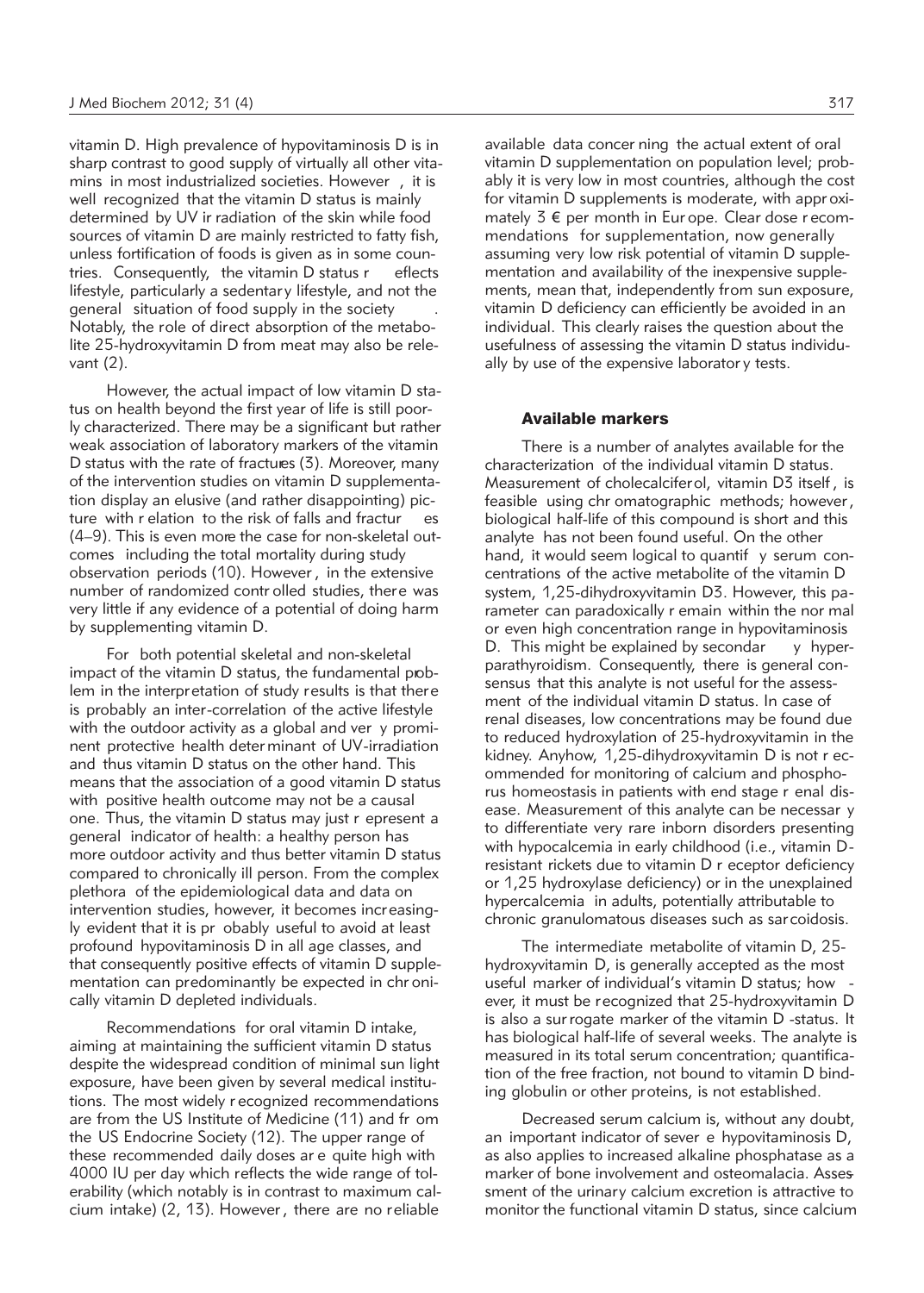absorption is, to an important degr ee, controlled by the vitamin D system. As an alter native to measurement in a 24-hour urinar y collection, the urinary calcium-to-creatinine ratio can be assessed. However , there are few data available on the usefulness of this technically simple parameter.

Measurement of serum 25-hydroxyvitamin D in contrast is rather expensive marker and is of ten still categorized among »esoteric type tests«. Indeed, when comparing the costs of 25-hydroxyvitamin D measurement and the expenses for vitamin D supple mentation, it becomes evident that global r ecommendations for laborator y diagnostics in the context of the vitamin D-status must be considered very carefully. In Germany, for example, measur ement of ser um 25 hydroxyvitamin D is charged with about  $20 \text{ } \epsilon$  while less than  $8 \notin$  are needed for supplementation with 1000 IU of vitamin D per day fr om December thr ough February as the most critical months.

## Reference ranges and target concentration ranges for 25-hydroxyvitamin D

Similar to serum glucose or cholesterol concentrations, it is essential in the case of 25-hydr oxyvitamin D to distinguish between population based »normal« concentrations and desired concentration range that is optimal for health. The most widely recognized recommendation statements are those from the US Institute of Medicine (11) and from the US Endocrine Society (12), as also applies to dose r ecommendations. While the first document declar es serum 25 hydroxyvitamin D concentrations above 20 ng/mL as sufficient, the latter document describes the concentration range between 20 and 30 ng/mL as »vitamin D insufficient«. Concentrations below 10 ng/mL correspond to clear hypovitaminosis D in most patients, typically with clearly elevated concentrations of PTH and often with decr eased serum calcium. Calcium absorption can be often demonstrated to be reduced in these cases. Affected individual may have bone pain and muscle weakness, but may as well be free of any symptoms. Indeed, it must be noted that 25 hydroxyvitamin D concentrations below 10 ng/mL are frequent findings in many populations in winter (14–15). The lower normal range cut-offs are tried to be based on the r esponse of PTH concentrations to administration of vitamin D. Several r eports describe that 25-hydroxyvitamin D concentration above 20 to 30 ng/mL, increasing the vitamin D supplementation, does not lower PTH any more. However, some recent data have also questioned such a »plateau effect« (7).

Bone histology of individuals which died suddenly in accidents or suicide had featur es of the impaired bone mineralization in some cases in which the serum concentrations of 25-hydr oxyvitamin D between 20 and 30 ng/mL wer e found, what contributed to recommendation of the Endocrine Society for a desired level above 30 ng/mL (16).

It is suspected by several r esearchers that optimal concentrations of 25-hydroxyvitamin D may differ with respect to skeletal effects and extra-skeletal effects.

Intervention studies on vitamin D tend to show beneficial effects when ser um 25-hydroxyvitamin D concentration above 30 ng/mL is achieved (5), what further contributes to observation of 30 ng/mL as the lower limit of desired concentrations. Probably beneficial health effects of vitamin D supplementation ar e most relevant in the concentration range below 10 ng/mL of a patient's 25-hydr oxyvitamin D and will diminish in an asymptotic manner when ser um concentrations above 20 ng/mL are obtained.

Data from studies on Massai shepherds, however, suggest 25-hydr oxyvitamin D ser um concentrations in the range above 50 ng/mL as »natural«. In contrast, epidemiological studies fr om a lar ge number of countries and r egions demonstrate ver y high prevalence rates of vitamin D deficiency with a substantial impact of season and age. In a large survey in Germany, for example, even fr om May to October , nearly 75% of 65- to 79-year -old women had ser um 25-hydroxyvitamin D below 20 ng/mL in March (14). This means that deficiency may r epresent the »normal« situation in many settings. Hypovitaminosis D may also be highly pr evalent in »sunny« countries such as the Middle East ones (17).

Substantial criticism concerning the formulation of target serum concentrations of 25-hydr oxyvitamin D is r elated to heter ogeneity of analytical methods used in respective epidemiological studies. This was an important motivation for or ganizations and researchers to improve the degree of standardization of 25-hydroxyvitamin D measurement (18–20).

A very fundamental issue in all attempts to identify lower limit of serum 25-hydroxyvitamin D concentration is much less discussed: since in most r egions of the world the vitamin D ser um shows pronounced seasonal variation, the comprehensive and conclusive assessment of the vitamin D status of an individual should be based on several obser vations throughout the year. A serum 25-hydroxyvitamin D concentration below 10 ng/mL has pr obably completely differ ent relevance for health when given to one person for one or two months in winter or in contrast to another person throughout the year – as of ten observed in institutionalized elderly people. Assessment of the r elevant long-term vitamin D status, which is pr obably most important for health condition, is poorly addressed challenge of laborator y medicine at pr esent (*Figure 1*).

Furthermore, it must be critically assessed how strong the association of low 25-hydr oxyvitamin D concentrations with different health outcomes is. With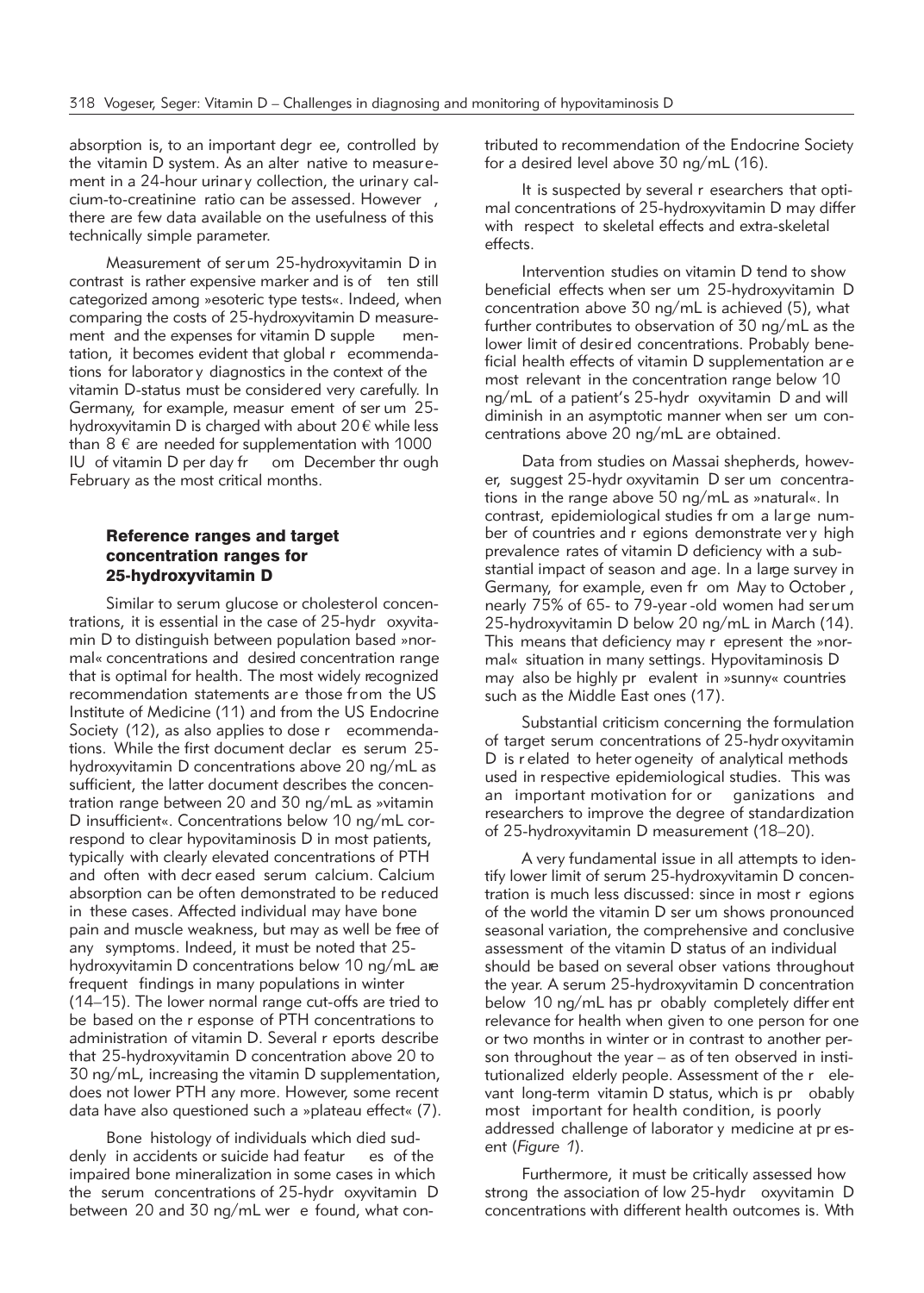

Figure 1 Typical long-term courses of serum 25-hydroxyvitamin D. Line A may r epresent a person with continuously high degree of sun exposure throughout the year as found in equatorial regions. Line C may r epresent a person in the Central Europe with substantial outdoor activity in summer and vitamin D deficiency during winter . Line C r epresents a person with the sustained vitamin D deficiency thr oughout the year, e.g. in a chr onically disabled elderly person. Note that a single measurement of 25-hydroxyvitamin D in winter may not be appr opriate to display the fundamental differences in the vitamin D status of the individuals B and C, respectively (arrow).

respect to bone, it is evident that the vitamin D status is one among the excess of genetic and envir onmental variables that have impact on bone quality . The attempt to deduce an optimum target concentration ranges of the sur rogate marker 25-hydr oxyvitamin D from intervention studies is extremely complex: these studies typically differ in fundamental variables such as base-line vitamin D status, dosage of vitamin D, duration, concomitant supplementation of calcium, age of subjects, and monitoring of compliance.

In many countries, vitamin D2 (ergocalciferol) is used for food fortification, supplementation and for the therapy of hypovitaminosis D. However, it can not be assumed that vitamin D2 (which is not part of the natural diet) and physiologically occurring vitamin D3 are bioequivalent. Consequently, when using the 25 hydroxyvitamin D assays, which quantify both vitamin D3 and vitamin D2, the r esult, for example, of 20 ng/mL of total 25-hydr oxyvitamin D may be biologically of different meaning if this concentration is realized by vitamin D3 or D2. This is primarily independent of the per centage of r eactivity of particular vitamin D2 assays and also an ar ea of uncertainty in 100% »equimolar« assay.

Probably owing to enzyme 24-hydroxylase which inactivates 25-hydroxyvitamin D by alternative metabolization compared to activation by 1-hydroxylase, the toxicity of vitamin D is har dly to be detected. Hypercalcemia can be found in 25-hydr oxyvitamin D concentrations above 100 ng/mL which ar e exclusively observed in individuals under seriously inadequate supplementation regimens (e.g., administration of month-adjusted supplementation doses in a daily pattern for longer time periods) (21).

## Analytics of 25-hydroxyvitamin D

The quantification of 25-hydr oxyvitamin D in serum is an analytical challenge for several issues.

The analyte is ver y tightly and to ver y high degree bound to vitamin D -binding protein and reliable measurement of total 25-hydroxyvitamin D concentrations requires complete dissociation of the analyte from its pr otein bonds. In radioimmune assays and in chromatographic methods, this can be achie ved by application of the or ganic solvents such as acetonitrile. However, such solvents in high concentrations are incompatible with anti-bodies used in immunoassays. In manual immunoassays, solvents can be evaporated to dr yness, but in automated ligand binding tests the complete release of the analyte from its bonds by using antibody-compatible reagents is the crucial technical challenge.

In regions where vitamin D2 is used for supplementation and therapy, differential reactivity of tests with vitamin D2 may contribute to between-method bias of results in individual samples.

With respect to ligand binding tests for 25 hydroxyvitamin D, the competitive assay principle has to be used since the assay offers not enough potential epitopes for development of sandwich-assays. Competitive ligand binding assays for small molecules, however, are notably pr one to matrix effects which can be poorly identified and which can be variable between the samples without an option to normalize these sample-individual effects.

In ligand binding assays (involving antibodies or recombinant vitamin D -binding protein) lot-to-lot consistency of r eagents is a cr ucial technical challenge for the entire manufacturing process but clearly a prerequisite for meaningful long-ter m epidemiological data.

Between-sample variability of matrix effects is also an issue in LC-MS/MS, however, it can be equalized and controlled for by the principle of isotope dilution. Yet, an application of LC -MS/MS in laborator y medicine is still based on individual instrument installation and method implementation with a ver y poor standardization of instr umentation. With such selfdeveloped and not fully automated tests run on highly complex instruments, the risk of systematic bias is given for several reasons, also including many potential sources of gross errors (22, 23).

These technological challenges of r outine assays were aggravated by the fact that mass spectrometric reference methods as a guideline for assay development were not available until 2004 – in con-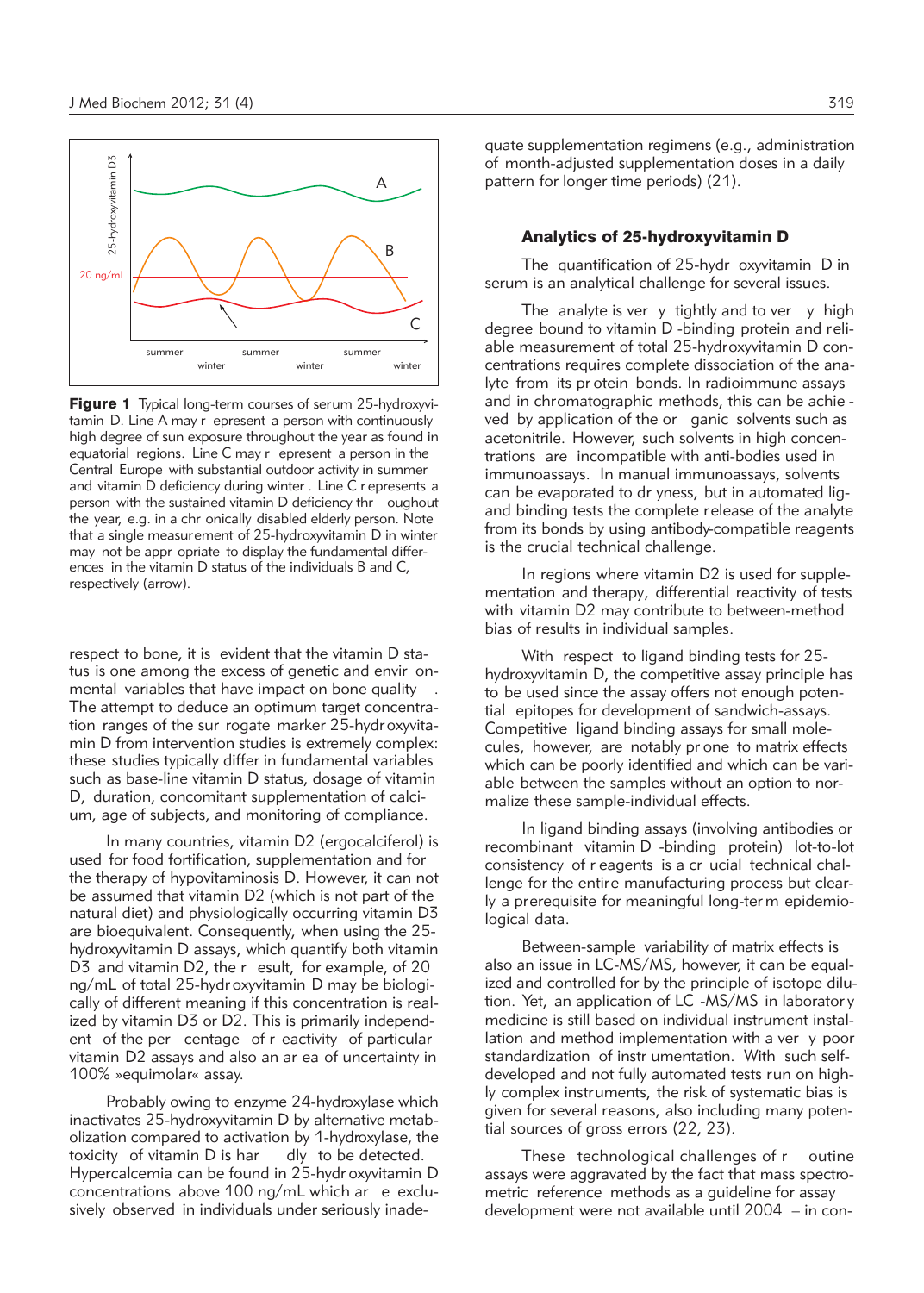trast to many ster oid analytes which wer e addressed by mass spectrometric reference methods much earlier. Similarly, in contrast to such analytes as testosterone or progesterone, the reference material preparations have become available only r ecently. The introduction of LC -MS/MS based methods has pr ofoundly changed the situation of 25-hydroxyvitamin D quantification. It has become state-of-the-art within a short time that r outine ligand binding tests ar e validated against LC -MS/MS; a pr ocess which is now based on large series of samples by the manufacturers. Two candidate r eference method pr ocedures based on LC-MS/MS have been described so far (19, 24), but LC -MS/MS is also applied now for 25 hydroxyvitamin D measurement in a substantial and growing number of r outine laboratories,. Availability of reference methods has also allowed the intr oduction of the first reference material by the US National Institute of Standar dization (NIST) in 2010. The largest vitamin D -proficiency testing scheme, the DEQAS program from the United Kingdom indeed demonstrates a tr end to impr oved harmonization of serum 25-hydroxyvitamin D measur ement. More than 1000 laboratories worldwide take part in this scheme; about 10% of these laboratories use LC MS/MS at present.

In 2004, a landmark study by Binkley et al. (25) highlighted the poor agreement of 25-hydroxyvitamin D results from different routine laboratories. Since that time an important impr ovement in standardization of 25-hydroxyvitamin D measurement has been achieved, however, a recent survey (26) still demonstrates standardization problems for several automated routine tests.

The quality requirements for 25-hydroxyvitamin D-measurement have been addressed by very important theoretical work (27), which incorporates individual within-person biological variation of the analyte and addresses both diagnosing and monitoring settings as well as distinct per formance goals for r eference and routine methods.

## 25-hydroxyvitamin D – an exemplary analyte

For several aspects 25-hydroxyvitamin D can be looked upon as an exemplar y analyte in the clinical chemistry:

- The analyte impr essively demonstrates the substantial matrix dependency of ligand binding assays. Thr ee of the four first NIST reference materials ar e based on horse serum; it was found that automated ligand binding tests give in part drastically biased results in these non-human materials.
- The analyte has, in line with the immunosuppressant monitoring, demonstrated the appli-

cability of LC -MS/MS also for lar ge scale application in routine laboratories.

- The analyte has demonstrated that LC MS/MS may be also limited with r espect to specificity toward structural isomers. The more recently identified 3-epi-isomer of 25 hydroxyvitamin D3 is co -quantified together with 25-hydroxyvitamin D in standar d LC-MS/MS methods (as shown for the sample of DEQAS scheme), while most immunoassays do not cross-react with this analyte. The r elevance of this finding is still elusive since probably in most individuals (except children) the concentrations of the 3-epi isomer is low and there is insufficient knowledge about the actual biological role of the compound; however, it is illustrated that the analytical specificity of LC-MS/MS is not absolute and must be questioned in a systematic way , as it is also the case with immunoassays. It further shows that delicate chromatographic separation – even including isomer separation – may be required for the accurate LC-MS/MS results (28).
- The analyte impr essively demonstrated the potential that »home-brew« LC-MS/MS methods generate spurious r esults although mass spectrometry per se is a ver y powerful technology. In one of the biggest scandals of clinical chemistry in the US, the commer cial Quest Laboratories had to call back thousands of LC-MS/MS results which were traced back to insufficient quality standar ds in the calibration and the quality management of LC-MS/MS analytics (29). It was also shown that the introduction of common calibration materials for LC -MS/MS can substantially improve the r eliability and commutability of LC-MS/MS results for specific analytes.
- The analyte demonstrated that the automation of immunoassays (implemented consequent to incr easing numbers of analysis requests) may compr omise the quality of analytics. While classical radioimmunoassays for 25-hydroxyvitamin D were (and still ar e) rather reliable, a high degr ee of analytical bias was found in particular for the first automated tests. This shows that the commer cial interests of *in vitro* diagnostics companies may be in evident competition with the goals of analytical reliability. It is in some assays evident that standards of analytical quality have been in part sacrificed to the potential ear nings in a marker showing the substantial increase in request volumes. The rapid commercialization and the pr ominent marketing of 25-hydroxyvitamin D measur ement by both in vitr o diagnostics companies and by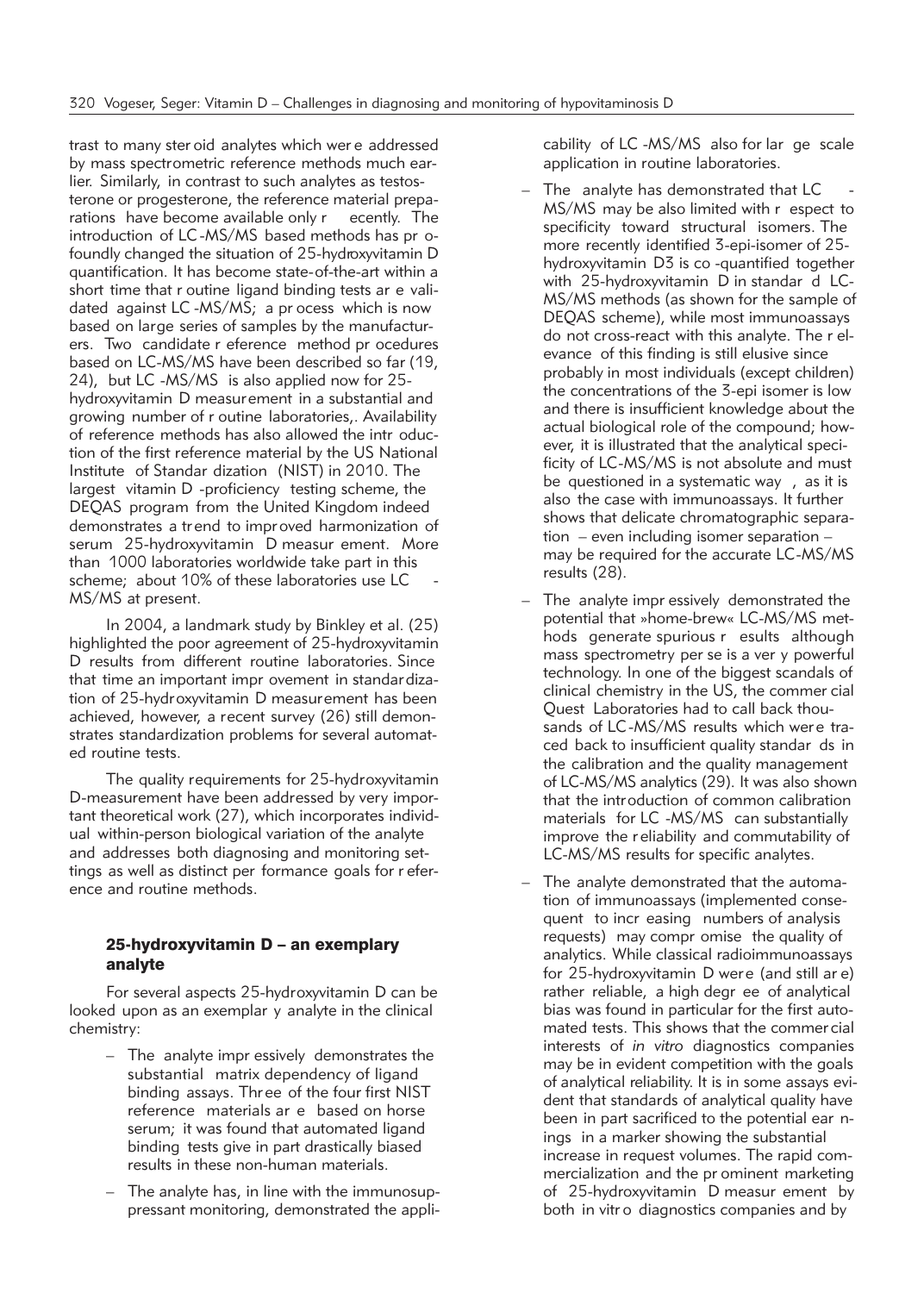other players in healthcare in many countries demonstrate the ver y high inter est to intr oduce new sour ces of commer cial earning – while the actual contribution of individual 25 hydroxyvitamin D measur ement in a public health perspective is at least questionable. The analyte today exemplifies that quality goals for a laborator y test, with r espect to agreement of the r outine assay r esults with quasi-reference method results, are set more or less arbitrarily in clinical chemistry. Indeed, the community of laboratory medicine seems to tolerate rather limited cor relation and agreement with reference methods in case of 25-hydroxyvitamin D. On the other hand, the analyte shows that the method comparison studies of the routine assays in relation to LC-MS/MS including hundr eds of samples, in contrast to ver y few samples in the GC -MS era, can be recognized as a standard procedure in laboratory medicine.

- The extensive discussion about desir ed serum concentration ranges of the analyte (e.g., 20 vs. 30 ng/mL) demonstrates what high degree of standar dization and commutability of results from different assays and long-term stability of measurement accuracy in a worldwide setting covering decades of observation is expected fr om the laborator y medicine. Consequently, the idea and the importance of the unbr oken chain of traceability in clinical chemistry – from a reference preparation of a standar d to individual r outine method patient's results – are illustrated very clearly by this analyte.

## Ordering of tests – when is measuring 25-hydroxyvitamin D useful?

Probably so far, the most important role of quantification of serum 25-hydroxyvitamin D in medicine has been epidemiological r esearch in the context of huge number of studies. Based on this analyte, a high prevalence of vitamin D -responsive high PTH concentrations in most population studies has been demonstrated and recommendations for lifestyle optimization, individual supplementation but also food fortification have been made. It is intriguing for scientists and physicians that a well-defined and long known physiologically occurring compound is potentially involved in a huge number of health-r elated processes and chr onic diseases, that, in contrast to other vitamins, sub- optimum concentrations have a high prevalence, and that inter vention is evidently very simple to achieve. Based on and stimulated by these results, however, there is evidently continuously growing interest to characterize the vitamin D status for the individual person as well. Since this is potentially addressed in a population of wide dimension

with substantial impact on healthcar e economics, there is an ur gent need to elaborate scientifically based recommendations for test or dering of 25 hydroxyvitamin D and/or other tests witch might be useful to characterize the individual vitamin D status. Assessing the indication for individual 25-hydroxyvitamin D quantification at present represents a substantial challenge to laboratory medicine in many regions and settings.

Measurement of ser um 25-hydroxyvitamin D can have a useful r ole in diagnosing the sever e and symptomatic vitamin D deficiency with osteomalacia. In such not infr equent cases with bone pain, potentially radiological signs of osteomalacia, low ser um calcium concentrations and incr ease serum alkaline phosphatase activity together with anamnestic features (minimal sun exposur e and no supplementation) a definite diagnosis can be made by demonstrating very low ser um 25-hydroxyvitamin D. In these cases, a speedy correction of the hypovitaminosis D is warranted and can be achieved by high-dose schemes continued by maintenance doses. Monito ring of the efficiency of this therapy by r epeated measurement of 25-hydroxyvitamin D might be considered.

With respect to non-symptomatic individuals, there seems to be widespr ead agreement that it is probably useful and r elevant goal that individuals avoid to have serum 25-hydroxyvitamin D concentrations below 20 ng/mL, and in particular to be in this deficient concentration range for extended periods of time. In many countries the pr e-test probability of being vitamin D deficient is very high in autumn, winter and spring on one hand, and on the other, 1000 to 2000 IU of vitamin D supplementation is rather inexpensive and has a ver y favourable risk pr ofile. It might be concluded that an individual's decision to supplement vitamin D does not have to be guided by analyses performed in healthy people. Given the wide therapeutic range of vitamin D with maximally tolerated daily intake of up to 4000 IU accor ding to the Endocrine Society, a »safety therapeutic dr ug monitoring« does not seem necessar y.

The Endocrine Society (12) r ecommends no »population screening« for vitamin D deficiency but testing in individuals »at risk for deficiency«, which is a very imprecise statement. More specifically testing is further recommended in people in whom »a prompt response to optimization of vitamin D status could be expected«. This includes patients with the osteomalacia, hyperparathyroidism, older adults with the history of nontraumatic fractures, but also pregnant and lactating women, or Hispanic adults accor ding to opinion of the Endocrine Society.

Monitoring of an individual vitamin D -steadystate supplementation r egimen to optimize health effects might be reviewed for several considerations: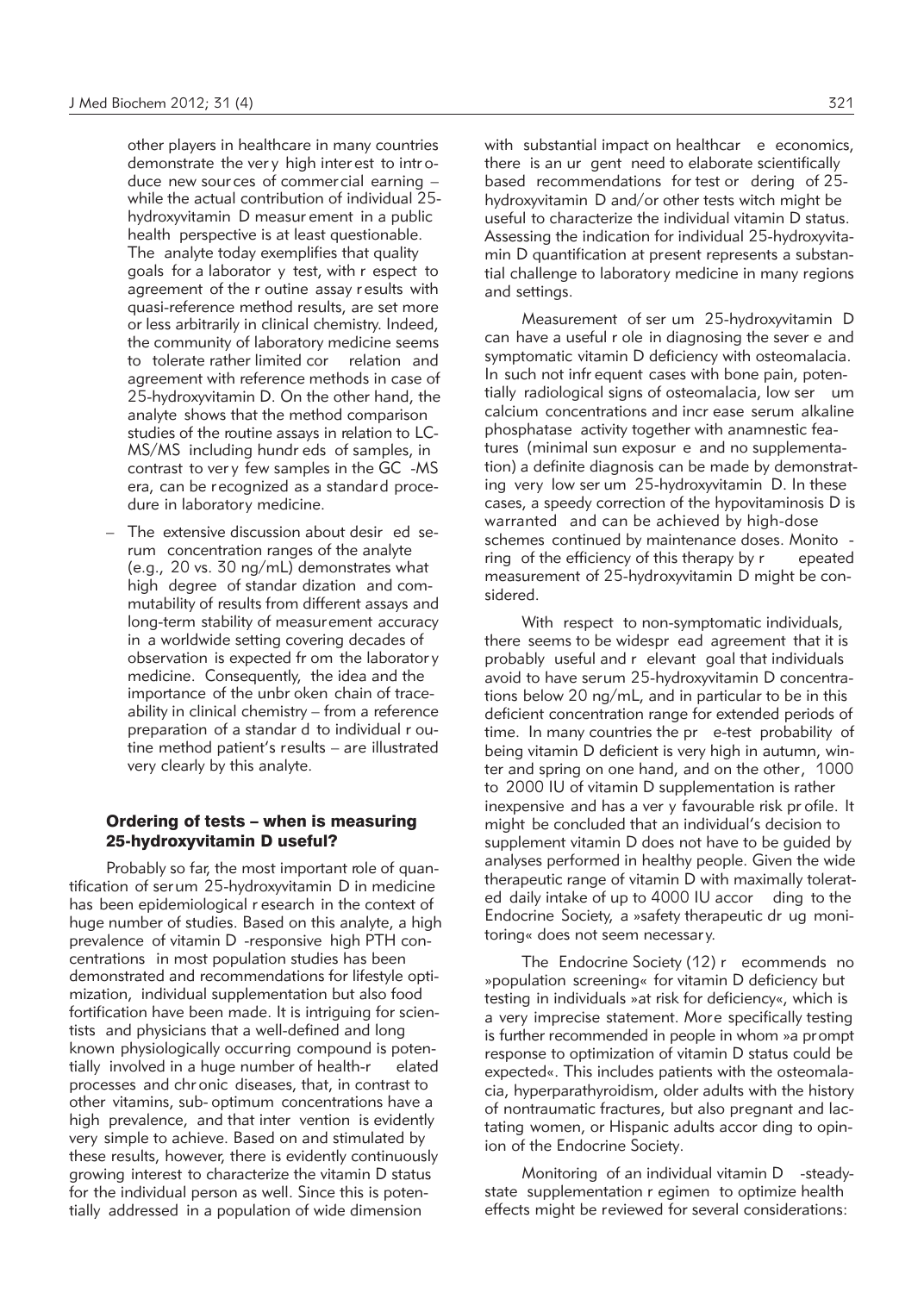- Assessment of compliance
- To rule out, individually, diseases which ar e associated with high vitamin D r equirements or leading to unfavourable phar macokinetic conditions. Such conditions may lead to serum 25-hydroxyvitamin D concentrations within the deficiency range despite compliance with standar d doses (in particular , impaired absorption due to gastr ointestinal abnormalities like gluten sensitive enter opathy, pancreatic insufficiency, or situations after major surgery, accelerated metabolization (e.g., by antiepileptic dr ugs); renal loss of vitamin D binding protein and vitamin D in renal diseases; or over whelming distribution in fat tissue in obesity).
- To adjust and r educe long term supplementation of vitamin D accor ding to individual lifestyle patterns (sun exposur e in specific seasons, clothing habits, use of sun pr otection, latitude of r esidence) and physiological variables (pigmentation and skin type, metabolization rate). During which months of the year the supplementation is not necessary? Is 600, 800, 1000, 2000 or even more IU/d, vitamin D r equired to achieve ser um 25-hydroxyvitamin D concentrations above 20 or 30 ng/mL in winter? Obviously , this is a very ambitious appr oach with r espect to logistics of sampling, financial resources and the potential to optimize health effects beyond standard regimens.

There is at present an inconsistent body of data available with respect to that latter issues of phar macokinetics and individual activation of vitamin D in the skin (2, 30–39). While the r ecommendations of the Endocrine Society read that »to raise the blood level of 25OHD above 30 ng/mL may r equire at least 1500–2000 of supplemental vitamin D«, Gallagher et al. (40) r eport that »a vitamin D(3) dosage of 800 IU/d increased serum 25-(OH)D levels to gr eater than 50 nmol/L in 97.5% of women.« A fundamental flaw of dose-response studies on long-term oral application of compounds to outpatients is that the degree of compliance cannot be assessed in a conclusive manner.

Long term health effects of serum 25-hydroxyvitamin D in the range of 20–30 ng/mL or above is more or less speculative and pr obably rather limited. Any attempts to investigate these potential effects are extremely demanding and probably hardly to achieve: it must be assumed that differ ential health effect in not clearly deficient range but in »sub- optimum« range of 25-hydroxyvitamin D serum concentrations (20–30 ng/mL) may be long-ter m effects, requiring years or even decades to become detectable. Randomized, placebo contr olled studies over such periods of time will har dly be conducted, particularly

because serum concentrations would have to be titrated to the relevant concentration range. With the increasing 25-hydroxyvitamin D ser um concentrations, most pr obably beneficial health effects approach »zero« in an asymptotic manner.

Habits of vitamin D supplementation on one hand and measur ement of 25-hydr oxyvitamin D on the other, and their respective impact on public health are not necessarily linked and should be discussed (more or less) separately. Clearly the first point, supplementation and sun exposur e, has much mor e important impact compared to the latter in other wise healthy persons. Probably severe hypovitaminosis D is avoided in the overwhelming majority of healthy individuals with 1000 IU vitamin D per day during months with practically absent vitamin D synthesis in the skin (this roughly means October through March in the Central Eur ope). According to present knowledge, the risk of side effects is minimal. Incr eased rates of nephrocalcinosis are to be obser ved only in combination with calcium supplementation, which indeed has a much smaller therapeutic range and should be recommended very carefully (13). Inborn deficiency of 24,25-hydroxylase potentially leading to hypervitaminosis D during supplementation is extr emely rare (41) and may be detected by measuring the serum calcium in case of suggestive symptoms.

### Further perspectives and challenges

Historically (including rather r ecent changes in the predominant lifestyle patter ns in industrialized societies), the r ole of vitamin D supply may have changed. In regions with some distance to equatorial latitudes (but also including the Mediter ranean region), human population coped with the absence of endogenous vitamin D pr oduction during several months of the year for about 100.000 years. Clothing and lifestyle habits of several last generations pr obably have led to decrease of the vitamin D stores which are acquired during the later summer and which ar e available for the darker months in the majority of individuals today. Moreover, today millions of people experience almost no exposur e to sun light thr oughout the year. Anyhow, it is not clear at all to what extent vitamin D addressing in adults, being initiated during the past few years, will affect public health.

At present, the laborator y assessment of the vitamin D status is pr edominantly focused on measurement of 25-hydr oxyvitamin D in ser um, but it is not at all clear how r eliable this marker actually is to this end. 25-hydroxyvitamin D represents a metabolic precursor pool for further conversion to active prin ciple of the vitamin D system (i.e.  $1,25$ -dihydr oxyvitamin D3, also ter med D-hormone). The actual individual availability of this pr ecursor for activation may be determined by the degree and avidity of binding to vitamin D binding protein, a molecule with well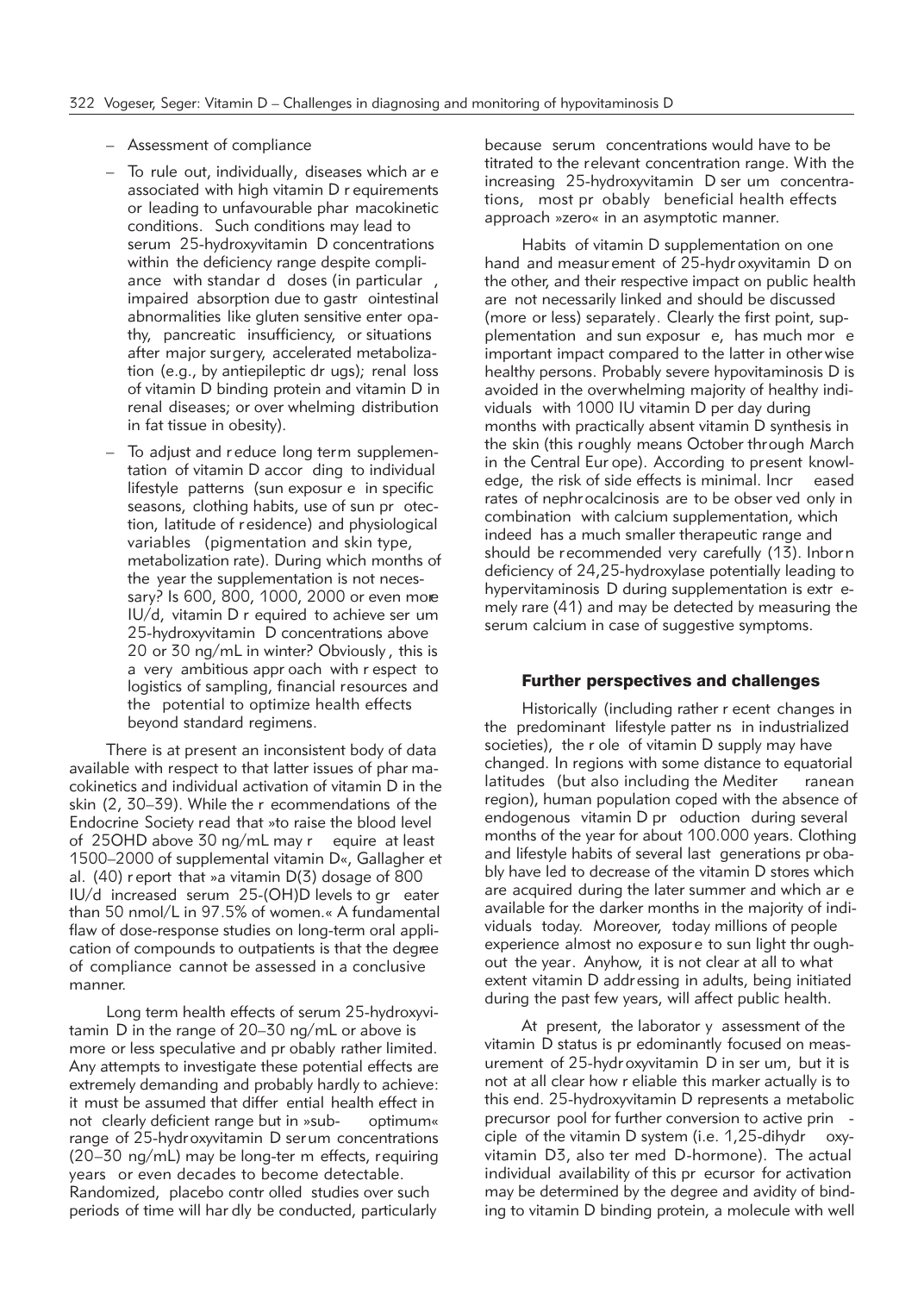recognized genetic polymorphism (42). Furthermore, genetic polymorphism of the vitamin D r eceptor is recognized. This might be also the case for anabolic and catabolic enzymes of 25-hydr oxyvitamin D. Based on these considerations, it is likely that the tue »optimum« level of total 25-hydr oxyvitamin D might indeed be highly variable between individuals. Consequently, it is useful to assess potential functional markers of the vitamin D status. Those, however , may be differ ent with r espect to calcemic effects of the vitamin D system and for non-calcemic/extraskeletal effects, respectively.

Doubtlessly, PTH has an important r ole in this context; in an outpatient setting, however, the particular preanalytical requirements of this analyte can be a substantial problem. Serum calcium and phosphate are less sensitive markers of vitamin D deficiency, but an assessment of the urinar y calcium excretion (in a 24 h-collection or determined as a calcium-to-creatinine ratio) might be also of inter est.

The quantification of serum 24, 25-hydroxyvitamin D might have r elevance as well (43). It can be assumed that the action of the 24-hydr oxylase regulates the vitamin D homeostasis by active metabolization and inactivation of 25-hydr oxyvitamin D in case of the excess vitamin D supply . Consequently, an increasing ratio of 25-hydr oxyvitamin D3 to 24, 25 hydroxyvitamin D3 may potentially indicate a functional saturation of the vitamin D metabolic system.

Beyond single laborator y analyses r elated to vitamin D system to a distinct point of time, protocols should be elaborated to characterize the individual vitamin D supply thr oughout the year . Multi-point measuring procedures, aiming at displaying the 25 hydroxyvitamin D »area-under-the-year curve« (or for other markers, r espectively), might be of particular relevance in epidemiological studies (36). It could be also studied if multi-marker approaches to characterize the vitamin D status wer e useful. Such scor es or approaches using biomathematical patter n recognition might include all known markers of the vitamin D status in synopsis but potentially also new markers to be determined in studies with the metabolomic approach.

Dietary uptake of calcium and/or calcium supplementation must evidently be addr essed within the vitamin D status context. Indeed, the tolerable range of calcium uptake is far smaller compar ed to »therapeutic range« of vitamin D, and high calcium load together with sufficient vitamin D status may induce the risk of nephrocalcinosis. However, there is no valid approach to characterize the uptake of calcium individually by laboratory tests at pr esent. This would be very desirable since the prediction of the calcium consumption by food questionnair es is difficult and not very reliable. With 1000 mg per day as a common dosage of calcium supplementation, and an upper tolerable limit of 1200 mg, any significant uptake of calcium from the diet may already be a problem.

Widespread routine vitamin D testing in some industrialized countries has become an economic burden for health care systems. Consequently, for laboratory medicine one essential challenge in the monitoring of the vitamin D status is – despite all analytical issues – to avoid an over use of testing by utili zation management. The community of laborator medicine has to moderate between the legitimate interest in innovative approaches of preventive medicine, on one hand, and the reasonable use of resour ces on the other hand, by pr oviding the scientifically sound recommendation for ordering of tests (44).

## Conflict of interest statement

The authors stated that there are no conflicts of interest regarding the publication of this article.

## **References**

- 1. Holick MF Vitamin D deficiency . N Engl J Med 2007; 357: 266–81.
- 2. Cashman KD. Dietary reference intervals for Vitamin D. Scand J Clin Lab Invest 2012; 72: Suppl 243: 136–43.
- 3. Cauley JA, Lacroix AZ, Wu L, Horwitz M, Danielson ME, Bauer DC, et al. Serum 25-hydroxyvitamin D concentrations and risk for hip fractur es. Ann Intern Med 2008; 149(4): 242–50.
- 4. Bischoff-Ferrari HA, Willett WC, Wong JB, Giovannucci E, Dietrich T, Dawson-Hughes B. F racture prevention with vitamin D supplementation: a meta-analysis of randomized controlled trials. JAMA 2005; 293(18): 2257–64.
- 5. Tang BM, Eslick GD, Nowson C, Smith C, Bensoussan A.

Use of calcium or calcium in combination with vitamin D supplementation to pr event fractures and bone loss in people aged 50 years and older: a meta-analysis. Lancet 2007; 370: 657–66.

- 6. DIPART (vitamin D individual patient analysis of ran domized trials) gr oup. Patient level pooled analysis of 68500 patients from seven major vitamin D fractur e trials in US and Europe. BMJ 2010; 340: b5463. doi:10.1136/bmj.b5463.
- 7. Sai AJ, Walters RW, Fang X, Gallagher JC. R elationship between vitamin D, parathyr oid hormone, and bone health. J Clin Endocrinol Metab 2011; 96(3): E436-46.
- 8. Ringe JD. The effect of Vitamin D on falls and fractur es. Scand J Clin Lab Invest 2012; 72: Suppl 243: 73–8.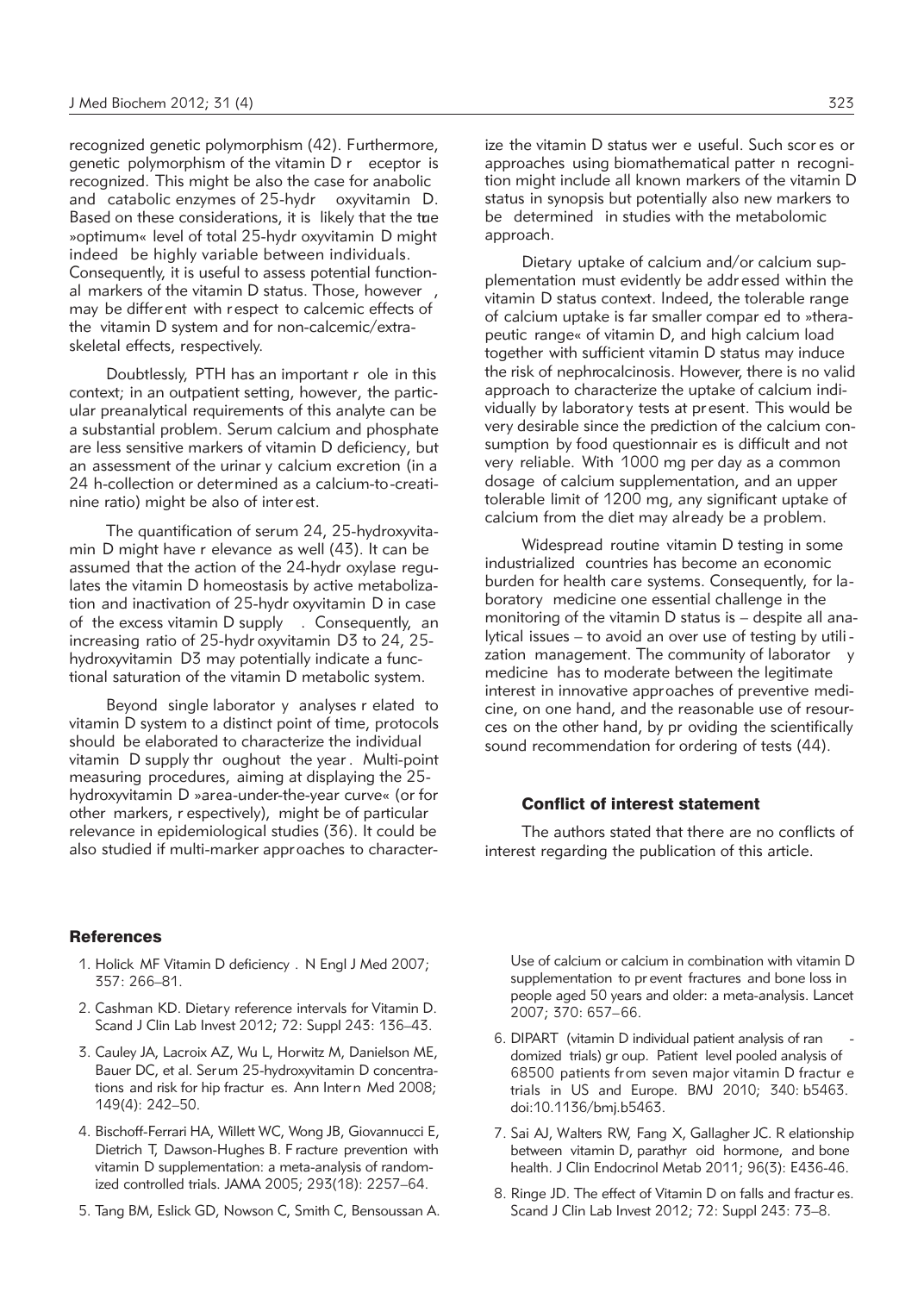- 9. Turner AG, Anderson PH, Mor ris HA. Vitamin D and bone health. Scand J Clin Lab Invest 2012; 72: Suppl 243: 65–72.
- 10. Bielaković G, Gluud LL, Nikolova D, Whitfield K, Wetterslev J, Simonetti RG, et al. Vitamin D supplementation for pr evention of mortality in adults. Cochrane Database Syst R ev 2011; doi: 10.1002/14651858. CD007470.pub2.
- 11. Ross AC, Taylor CL, Yaktine AL, Del Valle HB, editors. Institute of Medicine. Dietary reference intakes for calcium and vitamin D. W ashington, D.C.: The National Academies Press, 2011.
- 12. Holick MF, Binkley NC, Bischoff-Ferrari HA, Gordon CM, Hanley DA, Heaney RP, et al. Endocrine Society Evaluation, treatment, and prevention of vitamin D deficiency: an Endocrine Society clinical practice guideline. J Clin Endocrinol Metab 2011; 96: 1911–30.
- 13. Lips P. Interaction between vitamin D and calcium. Scand J Clin Lab Invest 2012; 72: Suppl 243: 60–64.
- 14. Hintzpeter B, Mensink GB, Thier felder W, Müller MJ, Scheidt-Nave C. Vitamin D status and health cor relates among German adults. Eur J Clin Nutr 2008; 62(9): 1079–89.
- 15. Bischoff-Ferrari HA. »Vitamin D why does it matter?« Defining vitamin D deficiency and its pr evalence. Scandinavian Journal of Clinical & Laborator y Investigation 2012; 72: Suppl 243: 3–6.
- 16. Priemel M, von Domarus C, Klatte TO, Kessler S, Schlie J, Meier S, et al. Bone mineralization defects and vitamin D deficiency: histomorphometric analysis of iliac cr est bone biopsies and cir culating 25-hydroxyvitamin D in 675 patients. J Bone Miner Res 2010; 25(2): 305–12.
- 17. Arabi A, El Rassi R, El-Hajj Fuleihan G. Hypovitaminosis D in developing countries – pr evalence, risk factors and outcomes. Nature Rev Endocrinol 2010; 6: 550–61.
- 18. Sempos CT, Vesper HW, Phinney K W, Thienpont LM, Coates PM. Vitamin D status as an inter national issue: National surveys and the pr oblem of standar dization. Scand J Clin Lab Invest 2012; 72: Suppl 243: 32–40.
- 19. Thienpont LM, Stepman HCM, V esper HW. Standardization of measur ements of 25-Hydr oxyvitamin D3 and D2. Scand J Clin Lab Invest 2012; 72: Suppl 243: 41–9.
- 20. Kobold U. Appr oaches to measur ement of vitamin D concentrations – mass spectr ometry. Scand J Clin Lab Invest 2012; 72: Suppl 243: 54–9.
- 21. Lowe H, Cusano NE, Binkley N, Blaner WS, Bilezikian JP. Vitamin D toxicity due to a commonly available »over the counter« remedy from the Dominican R epublic. J Clin Endocrinol Metab 2011; 96(2): 291–5.
- 22. Vogeser M. Quantification of cir culating 25-hydroxyvitamin D by liquid chromatography-tandem mass spectrometry. J Steroid Biochem Mol Biol 2010; 121: 565–73.
- 23. Vogeser M, Seger C. Pitfalls associated with the use of liquid chromatography-tandem mass spectr ometry in the clinical laboratory. Clin Chem 2010; 56(8): 1234 –44.
- 24. Stepman HC, V anderroost A, V an Uytfanghe K, Thienpont LM. Candidate r eference measurement pro-

cedures for serum 25-hydroxyvitamin D3 and 25-hydroxyvitamin D2 by using isotope-dilution liquid chr omatography-tandem mass spectr ometry. Clin Chem 2011; 57(3): 441–8.

- 25. Binkley N, Krueger D, Cowgill CS, Plum L, Lake E, Han sen KE, DeLuca HF, Drezner MK. Assay variation confounds the diagnosis of hypovitaminosis D: a call for standardization. J Clin Endocrinol Metab 2004; 89(7): 3152–7.
- 26. Farrell CJ, Martin S, McWhinney B, Straub I, W illiams P, Herrmann M. State-of-the-art vitamin D assays: a comparison of automated immunoassays with liquid chr omatography-tandem mass spectr ometry methods. Clin Chem 2012; 58(3): 531–42.
- 27. Stöckl D, Sluss PM, Thienpont LM. Specifications for trueness and precision of a reference measurement system for ser um/plasma 25-hydroxyvitamin D analysis. Clin Chim Acta 2009; 408: 8–13.
- 28. Van den Ouweland JM, Beijers AM, van Daal H. Fast separation of 25-hydroxyvitamin D3 from 3-epi-25-hydroxyvitamin D3 in human serum by liquid chromatographytandem mass spectr ometry: variable pr evalence of 3-epi-25-hydroxyvitamin D3 in infants, childr en, and adults. Clin Chem 2011; 57(11): 1618–9.
- 29. Carter GD. 25-Hydr oxyvitamin D assays: the quest for accuracy. Clin Chem 2009; 55(7): 1300–2.
- 30. Binkley N. Vitamin D and osteopor osis-related fracture. Arch Biochem Biophys 2012; 523(1): 115–22.
- 31. Cashman KD, Wallace JM, Horigan G, Hill TR, Bar nes MS, Lucey AJ, et al. Estimation of the dietar y requirement for vitamin D in fr ee-living adults  $>=64$  y of age. Am J Clin Nutr 2009; 89(5): 1366–74.
- 32. Bogh MKB. Vitamin D production after UVB: Aspects of UV-related and personal factors. Scand J Clin Lab Invest 2012; 72: Suppl 243: 24–31.
- 33. Farrar MD, Kift R, Felton SJ, Berry JL, Durkin MT, Allan D, et al. Recommended summer sunlight exposure amounts fail to produce sufficient vitamin D status in UK adults of South Asian origin. Am J Clin Nutr 2011; 94(5): 1219–24.
- 34. Isenor JE, Ensom MH. Is there a role for therapeutic drug monitoring of vitamin D level as a sur rogate marker for fracture risk? Pharmacotherapy 2010; 30(3): 254–64.
- 35. Kiely M, Black LJ. Dietary strategies to maintain adequacy of cir culating 25-hydroxyvitamin D concentrations. Scand J Clin Lab Invest 2012; 72: Suppl 243: 14–23.
- 36. Liu E, McKeown NM, Pittas AG, Meigs JB, Economos CD, Booth SL, et al. Predicted 25-hydroxyvitamin D score and change in fasting plasma glucose in the Framingham offspring study. Eur J Clin Nutr 2012; 66(1): 139–41.
- 37. O'Donnell S, Cranney A, Horsley T, Weiler HA, Atkinson SA, Hanley D A, et al. Efficacy of food fortification on serum 25-hydroxyvitamin D concentrations: systematic review. Am J Clin Nutr 2008; 88(6): 1528–34.
- 38. Tsiaras WG, Weinstock MA. Factors influencing vitamin D status. Acta Derm Venereol 2011; 91(2): 115–24.
- 39. Vieth R. Implications for 25-hydr oxyvitamin D testing of public health policies about the benefits and risks of vita-